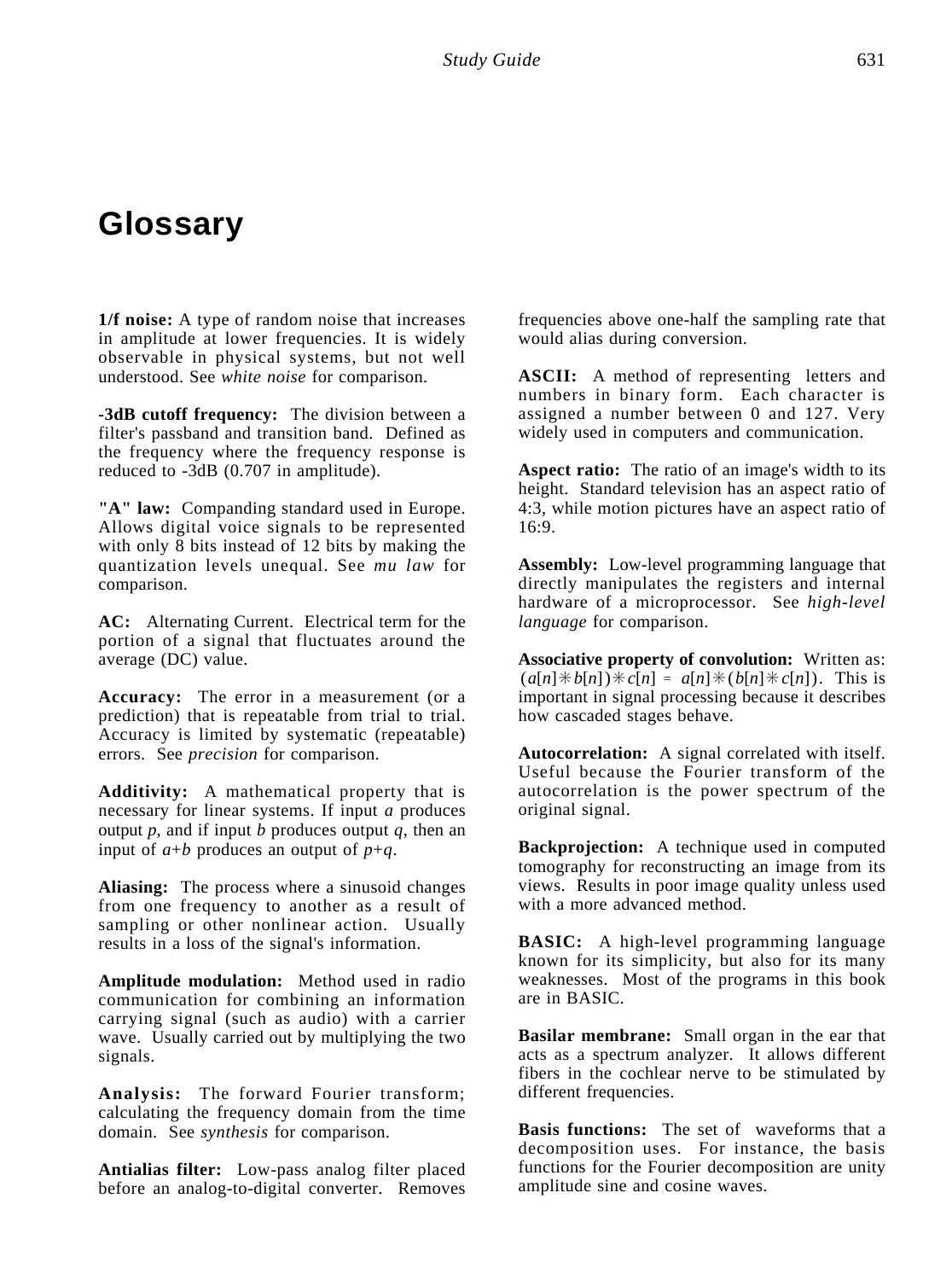**Bessel filter:** Analog filter optimized for linear phase. It has almost no overshoot in the step response and similar rising and falling edges. Used to smooth time domain encoded signals.

**Bidirectional filtering:** Recursive method used to produce a zero phase filter. The signal is first filtered from left-to-right, then the intermediate signal is filtered from right-to-left.

**Bilinear transform:** Technique used to map the s-plane into the z-plane. Allows analog filters to be converted into equivalent digital filters.

**Binning:** Method of forming a histogram when the data (or signal) has numerous quantization levels, such as in floating point numbers.

**Biquad:** An analog or digital system with two poles and up to two zeros. Often cascaded to create a more sophisticated filter design.

**Bit reversal sorting:** Algorithm used in the FFT to achieve an interlaced decomposition of the signal. Carried out by counting in binary with the bits flipped left-for-right.

**Blackman window:** A smooth curve used in the design of filters and spectral analysis, calculated from:  $0.42 - 0.5\cos(2\pi n/M) + 0.08\cos(4\pi n/M)$ , where *n* runs from 0 to *M*.

**Brightness:** The overall lightness or darkness of an image. See *contrast* for comparison.

**Butterfly:** The basic computation used in the FFT. Changes two complex numbers into two other complex numbers.

**Butterworth filter:** Separates one band of frequencies from another; fastest roll-off while keeping the passband flat; can be analog or digital. Also called a *maximally flat* filter.

**C:** Common programming language used in science, engineering and DSP. Also comes in the more advanced *C++*.

**Carrier wave:** Term used in amplitude modulation of radio signals. Refers to the high frequency sine wave that is combined with a lower frequency information carrying signal.

**Cascade:** A combination of two or more stages where the output of one stage becomes the input for the next.

**Causal signal:** Any signal that has a value of zero for all negative numbered samples.

**Causal system:** A system that has a zero output until a nonzero value has appeared on its input (i.e., the input *causes* the output). The impulse response of a causal system is a causal signal.

**Central Limit Theorem:** Important theorem in statistics. In one form: a sum of many random numbers will have a Gaussian pdf, regardless of the pdf of the individual random numbers.

**Cepstrum:** A rearrangement of "spectrum." Used in homomorphic processing to describe the spectrum when the time and frequency domains are switched.

**Charge coupled device (CCD):** The light sensor in electronic cameras. Formed from a thin sheet of silicon containing a two-dimensional array of light sensitive regions called *wells*.

**Chebyshev filter:** Used for separating one band of frequencies from another. Achieves a faster roll-off than the Butterworth by allowing ripple in the passband. Can be analog or digital.

**Chirp system:** Used in radar and sonar. An impulse is converted into a longer duration signal before transmission, and compressed back into an impulse after reception.

**Circular buffer:** Method of data storage used in real time processing; each newly acquired sample replaces the oldest sample in memory.

**Circular convolution:** Aliasing that can occur in the time domain when frequency domain signals are multiplied. Each period in the time domain overflows into adjacent periods.

**Circularity:** The appearance that the end of a signal is connected to its beginning. This arises when considering only a single period of a periodic signal.

**Classifiers:** A parameter extracted from and representing a larger data set. For example: size of a region, amplitude of a peak, sharpness of an edge, etc. Used in pattern recognition.

**Closing:** A morphological operation defined as an erosion operation followed by a dilation operation.

**Cochlea:** Organ in the ear where sound in converted into a neural signal.

**Cochlear nerve:** Nerve that transmits audio information from the ear to the brain.

**Coefficient-of-variation (CV):** Common way of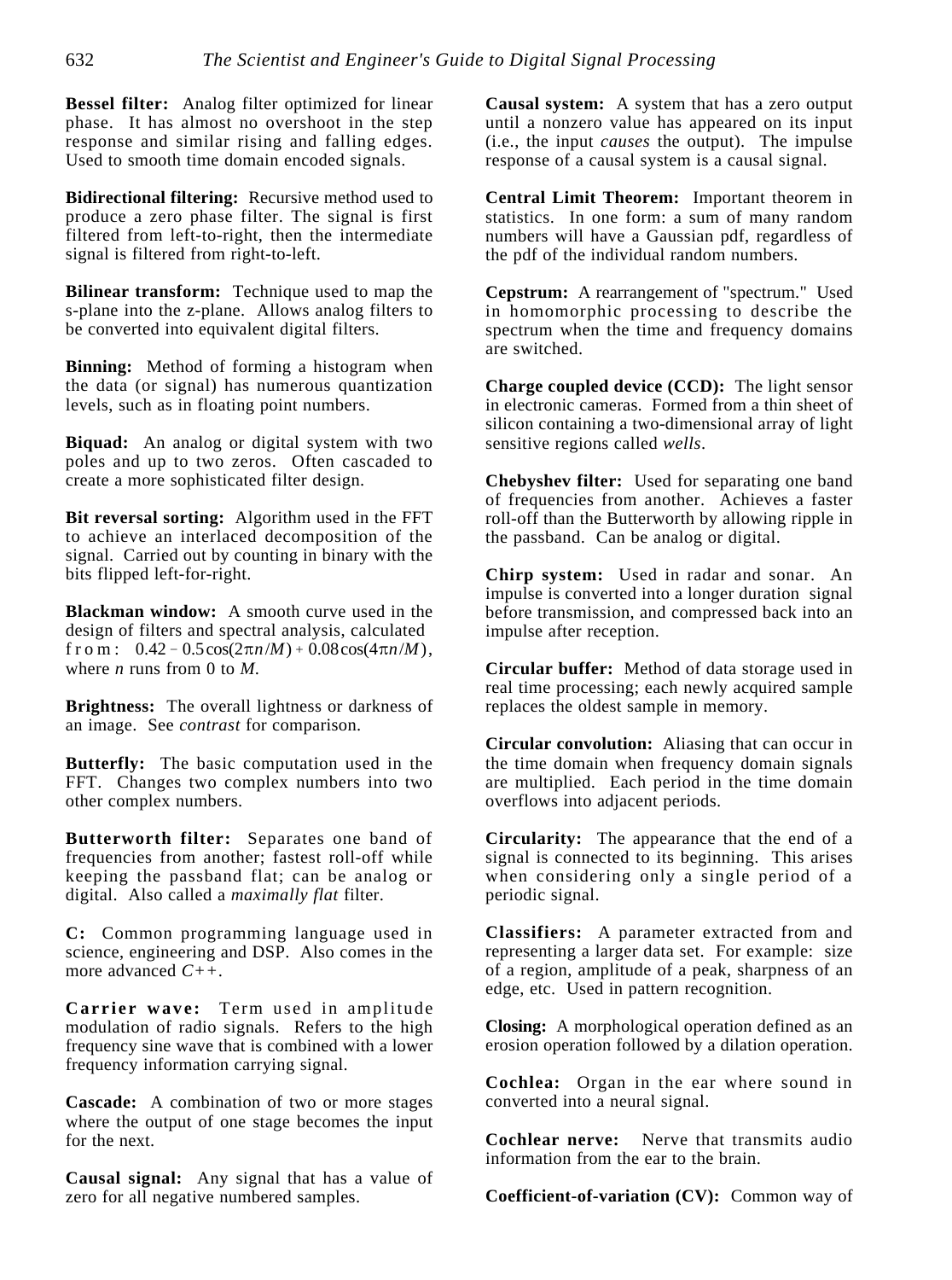stating the variation (noise) in data. Defined as:  $100\% \times$  standard deviation / mean.

**Commutative property of convolution:** Written as:  $a[n] * b[n] = b[n] * a[n].$ 

**Companding:** An "s" shaped nonlinearity allows voice signals to be digitized using only 8 bits instead of 12 bits. Europe uses "*A*" *law*, while the United States uses the *mu law* version.

**Complex conjugation:** Changing the sign of the imaginary part of a complex number. Often denoted by a star placed next to the variable. Example: if  $A = 3 + 2j$ , then  $A^* = 3 - 2j$ .

**Complex DFT:** The discrete Fourier transform using complex numbers. A more complicated and powerful technique than the *real* DFT.

**Complex exponential:** A complex number of the form:  $e^{a + bj}$ . They are useful in engineering and science because Euler's relation allows them to represent sinusoids.

**Complex Fourier transform:** Any of the four members of the Fourier transform family written using complex numbers. See *real Fourier transform* for comparison.

**Complex numbers:** The *real numbers* (used in everyday math) plus the *imaginary numbers* (numbers containing the term *j*, where  $j = \sqrt{-1}$ ). Example:  $3 + 2j$ .

**Complex plane:** A graphical interpretation of complex numbers, with the real part on the x-axis and the imaginary part on the y-axis. This is analogous to the *number line* used with ordinary numbers.

**Composite video:** An analog television signal that contains synchronization pulses to separate the fields or frames.

**Computed tomography (CT):** A method used to reconstruct an image of the interior of an object from its x-ray projections. Widely used in medicine; one of the earliest applications of DSP. Old name: CAT scanner.

**Continuous signal:** A signal formed from continuous (as opposed to discrete) variables. Example: a *voltage* that varies with *time*. Often used interchangeably with *analog signal*.

**Contrast:** The difference between the bright-ness of an object and the brightness of the background. See *brightness* for comparison.

**Converge:** Term used in iterative methods to indicate that progress is being made toward a solution ("The algorithm is converging") or that a solution has been reached ("The algorithm has converged").

**Convolution integral:** Mathematical equation that defines convolution in continuous systems; analogous to the *convolution sum* for discrete systems.

**Convolution kernel:** The impulse response of a filter implemented by convolution. Also known as the *filter kernel* and the *kernel*.

**Convolution sum:** Mathematical equation defining convolution for discrete systems.

**Cooley and Tukey:** J.W. Cooley and J.W. Tukey, given credit for bringing the FFT to the world in a paper they published in 1965.

**Correlation:** Mathematical operation carried out the same as convolution, except a left-for-right flip of one signal. This is an optimal way to detect a known waveform in a signal.

**Cross-correlation**: The signal formed when one signal is correlated with another signal. Peaks in this signal indicate a similarity between the original signals. See also *autocorrelation*.

**Cutoff frequency:** In analog and digital filters, the frequency separating the passband from the transition band. Often measured where the amplitude is reduced to 0.707 (-3dB).

**CVSD:** Continuously Variable Slope Delta modulation, a technique used to convert a voice signal into a continuous binary stream.

**DC:** Direct Current. Electrical term for the portion of the signal that does not change with time; the average value or mean. See *AC* for comparison.

**Decibel SPL:** Sound Pressure Level. Log scale used to express the intensity of a sound wave: 0 dB SPL is barely detectable; 60 dB SPL is normal speech, and 140 dB SPL causes ear damage.

**Decimation:** Reducing the sampling rate of a digitized signal. Generally involves low-pass filtering followed by discarding samples. See *interpolation* for comparison.

**Decomposition:** The process of breaking a signal into two or more additive components. Often refers specifically to the *forward Fourier transform*,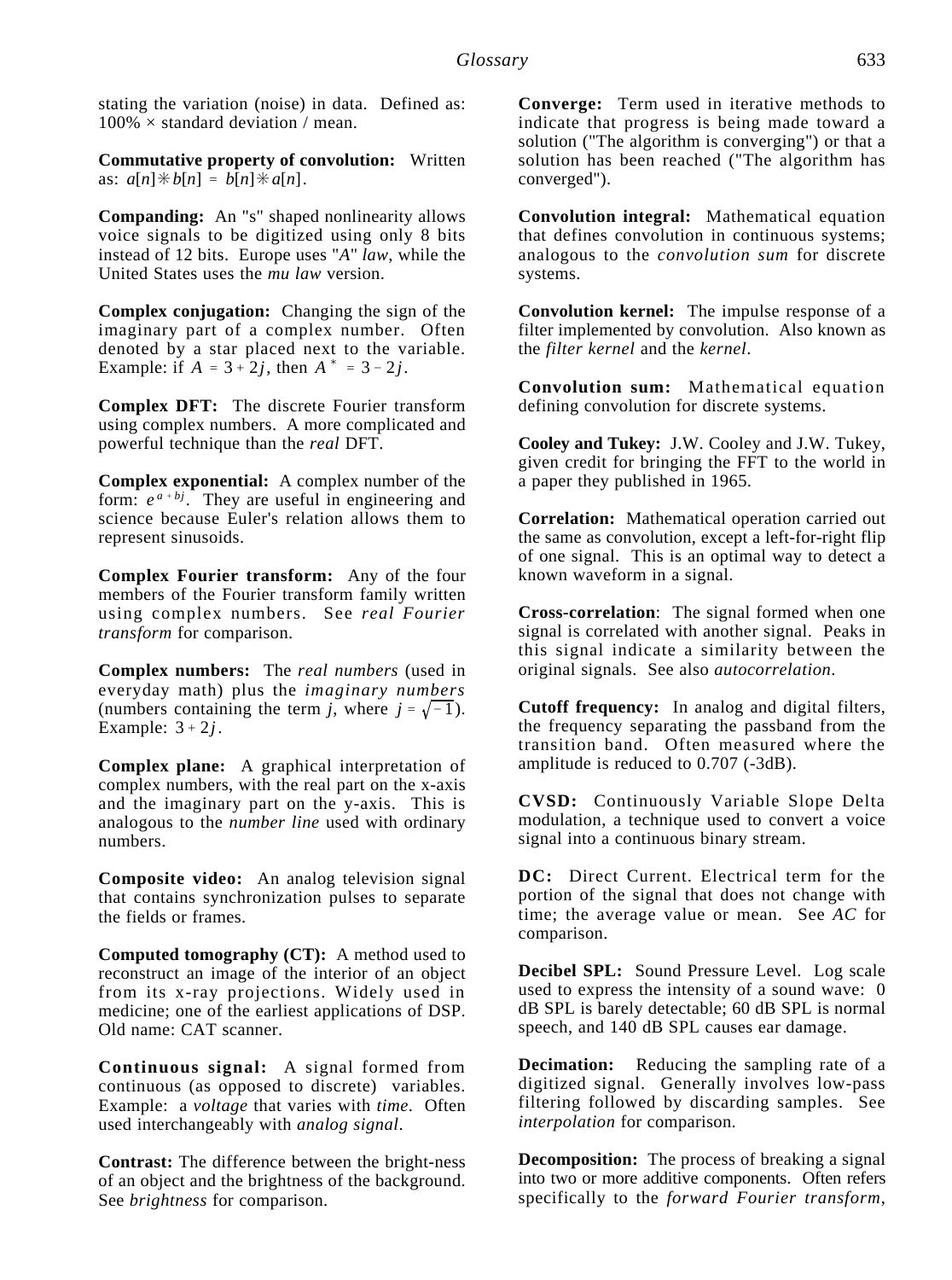breaking a signal into sinusoids.

**Deconvolution:** The inverse operation of convolution: if  $x[n] * h[n] = y[n]$ , find  $x[n]$  given only *h*[*n*] and *y*[*n*]. Deconvolution is usually carried out by dividing the frequency spectra.

**Delta encoding:** A broad term referring to techniques that store data as the difference between adjacent samples. Used in ADC, data compression and many other applications.

**Delta function:** A normalized impulse. The discrete delta function is a signal composed of all zeros, except the sample at zero that has a value of one. The continuous delta function is similar, but more abstract.

**Delta-sigma:** Analog-to-digital conversion method popular in voice and music processing. Uses a very high sampling rate with only a single bit per sample, followed by decimation.

**Dependent variable:** In a signal, the dependent variable depends on the value of the indepen-dent variable. Example: when a voltage changes over time, time is the independent variable and voltage is the dependent variable.

**Difference equation:** Equation relating the past and present samples of the output signal with past and present samples of the input signal. Also called a *recursion equation*.

**Dilation:** A morphological operation. When applied to binary images, dilation makes the objects larger and can combine disconnected objects into a single object.

**Discrete cosine transform (DCT):** A relative of the Fourier transform. Decomposes a signal into cosine waves. Used in data compression.

**Discrete derivative:** An operation for discrete signals that is analogous to the derivative for continuous signals. A better name is the *first difference*.

**Discrete Fourier transform (DFT):** Member of the Fourier transform family dealing with time domain signals that are *discrete* and *periodic.*

**Discrete integral:** Operation on discrete signals that is analogous to the integral for continuous signals. A better name is the *running sum*.

**Discrete signal:** A signal that uses quantized variables, such as a digitized signal residing in a computer.

**Discrete time Fourier transform (DTFT):** Member of the Fourier transform family dealing with time domain signals that are *discrete* and *aperiodic*

**Dithering:** Adding noise to an analog signal before analog-to-digital conversion to prevent the digitized signal from becoming "stuck" on one value.

**Domain:** The independent variable of a signal. For example, a voltage that varies with time is in the *time domain.* Other common domains are the *spatial domain* (such as images) and the *frequency domain* (the output of the Fourier transform).

**Double precision:** A standard for floating point notation that used 64 bits to represent each number. See *single precision* for comparison.

**DSP microprocessor:** A type of microprocessor designed for rapid math calculations. Often has a pipeline and/or Harvard architecture. Also called a RISC.

**Dynamic range:** The largest amplitude a system can deal with divided by the inherent noise of the system. Also used to indicate the number of bits used in an ADC. Can also be used with parameters other than amplitude; see *frequency dynamic range*.

**Edge enhancement:** Any image processing algorithm that makes the edges more obvious. Also called a *sharpening* operation.

**Edge response:** In image processing, the output of a system when the input is an edge. The sharpness of the edge response is often used as a measure of the resolution of the system.

**Elliptic filter:** Used to separate one band of frequencies from another. Achieves a fast roll-off by allowing ripple in the passband and the stopband. Can be used in both analog and digital designs.

**End effects:** The poorly behaved ends of a filtered signal resulting from the filter kernel not being completely immersed in the input signal.

**Erosion:** A morphological operation. When applied to binary images, erosion makes the objects smaller and can break objects into two or more pieces.

**Euler's relation:** The most important equation in complex math, relating sine and cosine waves with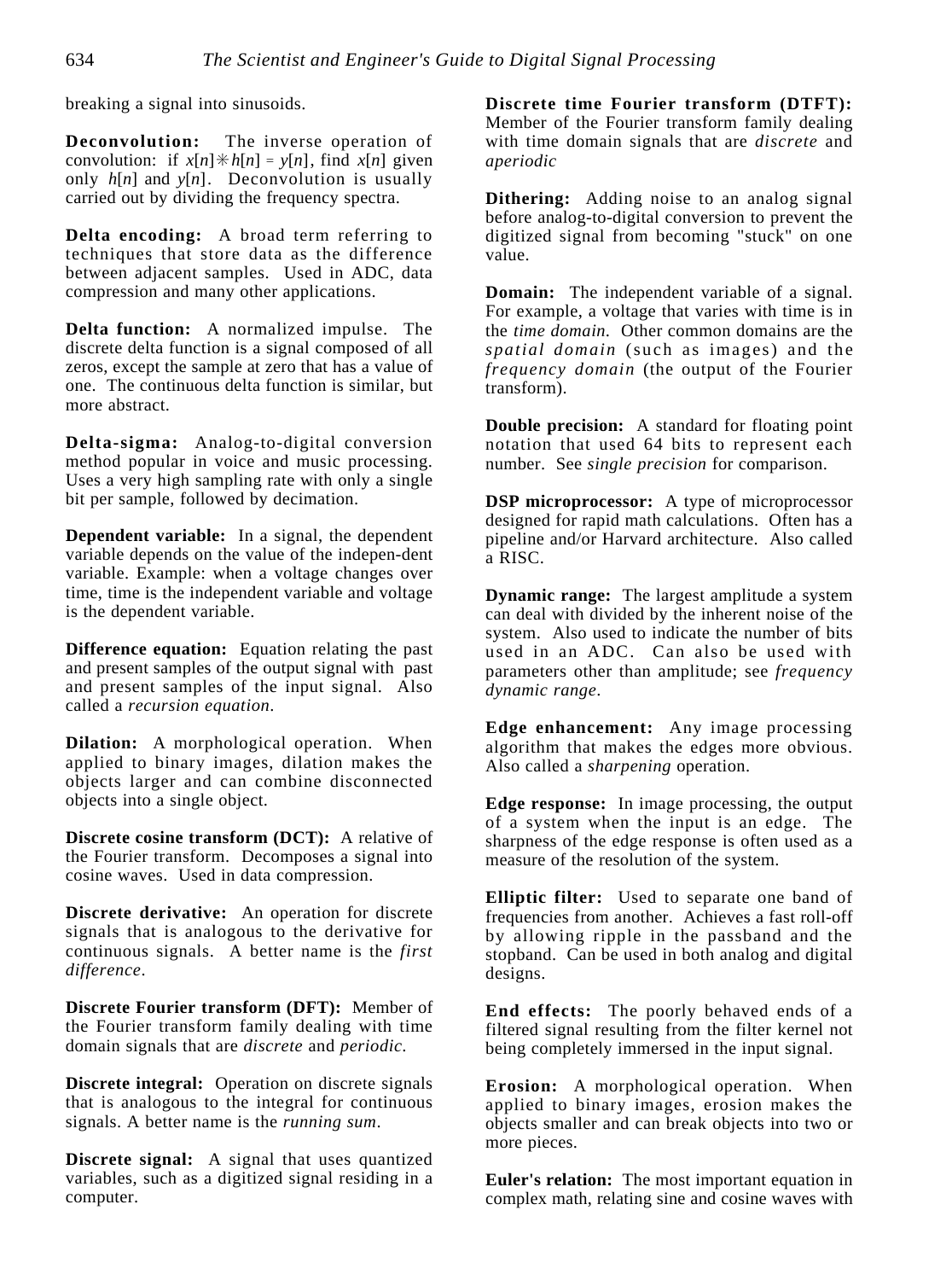complex exponentials.

**Even/odd decomposition:** A way of breaking a signal into two other signals, one having even symmetry, and the other having odd symmetry.

**Even order filter:** An analog or digital filter having an even number of poles.

**False-negative:** One of four possible outcomes of a target detection trial. The target is present, but incorrectly indicated to be not present.

**False-positive:** One of four possible outcomes of a target detection trial. The target is not present, but incorrectly indicated to be present.

**Fast Fourier transform (FFT):** An efficient algorithm for calculating the discrete Fourier transform (DFT). Reduces the execution time by *hundreds* in some cases.

**FFT convolution:** A method of convolving signals by multiplying their frequency spectra. So named because the FFT is used to efficiently move between the time and frequency domains.

**Field:** Interlaced television displays the even lines of each frame (image) followed by the odd lines. The even lines are called the *even field*, and the odd lines the *odd field*.

**Filter kernel:** The impulse response of a filter implemented by convolution. Also known as the *convolution kernel* and the *kernel*.

**Filtered backprojection:** A technique used in computed tomography for reconstructing an image from its views. The views are *filtered* and then *backprojected*.

**Finite impulse response (FIR):** An impulse response that has a finite number of nonzero values. Often used to indicate that a filter is carried out by using convolution, rather than recursion.

**First difference:** An operation for discrete signals that mimics the first derivative for continuous signals; also called the *discrete derivative*.

**Fixed point:** One of two common ways that computers store numbers; usually used to store integers. See *floating point* for comparison.

**Flat-top window:** A window used in spectral analysis; provides an accurate measurement of the amplitudes of the spectral components. The windowed-sinc filter kernel can be used.

**Floating point:** One of the two common ways that computers store numbers. Floating point uses a form of scientific notation, where a mantissa is raised to an exponent. See *fixed point* for comparison.

**Forward transform:** The analysis equation of the Fourier transform, calculating the frequency domain from the time domain. See *inverse transform* for comparison.

**Fourier reconstruction:** One of the methods used in computed tomography to calculate an image from its views.

**Fourier series:** The member of the Fourier transform family that deals with time domain signals that are *continuous* and *periodic*.

**Fourier transform:** A family of mathematical techniques based on decomposing signals into sinusoids. In the complex version, signals are decomposed into complex exponentials.

**Fourier transform pair:** Waveforms in the time and frequency domains that correspond to each other. For example, the rectangular pulse and the sinc function.

**Fovea:** A small region in the retina of the eye that is optimized for high-resolution vision.

**Frame:** An individual image in a television signal. The NTSC television standard uses 30 frames per second.

**Frame grabber:** A analog-to-digital converter used to digitize and store a frame (image) from a television signal.

**Frequency domain:** A signal having frequency as the independent variable. The output of the Fourier transform.

**Frequency domain aliasing:** Aliasing that occurs occurring in the frequency domain in response to an action taken in the time domain. Aliasing during sampling is an example.

**Frequency domain convolution:** Convolution carried out by multiplying the frequency spectra of the signals.

**Frequency domain encoding:** One of two main ways that information can be encoded in a signal. The information is contained in the amplitude, frequency, and phase of the signal's component sinusoids. Audio signals are the best example. See *time domain encoding* for comparison.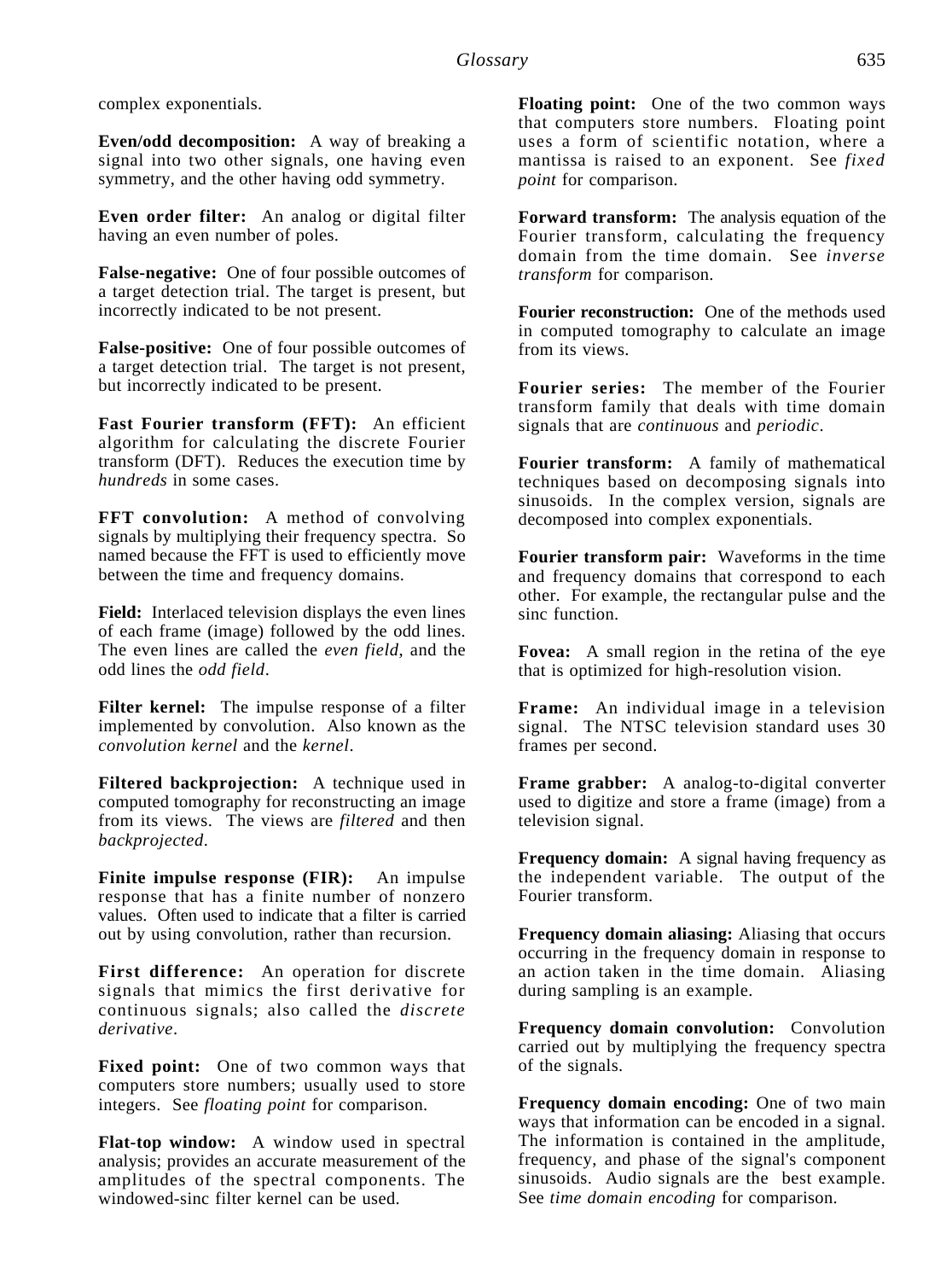**Frequency domain multiplexing:** A method of combining signals for simultaneous transmis-sion by shifting them to different parts of the frequency spectrum.

**Frequency dynamic range:** The ratio of the largest to the lowest frequency a system can deal with. Analog systems usually have a much larger frequency dynamic range than digital systems.

**Frequency resolution:** The ability to distinguish or separate closely spaced frequencies.

**Frequency response:** The magnitude and phase changes that sinusoids experience when passing through a linear system. Usually expressed as a function of frequency. Often found by taking the Fourier transform of the impulse response.

**Fricative:** Human speech sound that originates as random noise from air turbulence, such as: *s*, *f, sh*, *z*, *v* and *th*. See *voiced* for comparison.

**Full-width-at-half-maximum (FWHM):** A common way of measuring the width of a peak in a signal. The width of the peak is measured at one-half of the peak's maximum amplitude.

**Fundamental frequency:** The frequency that a periodic waveform repeats itself. See *harmonic* for comparison.

**Gamma curve:** The mathematical function or look-up table relating a stored pixel value and the brightness it appears in a displayed image. Also called a *grayscale transform*.

**Gaussian:** A bell shaped curve of the general form:  $e^{x^2}$ . The Gaussian has many unique properties. Also called the *normal distribution*.

**Gibbs effect:** When a signal is truncated in one domain, ringing and overshoot appear at edges and corners in the other domain.

**GIF:** A common image file format using LZW (lossless) compression. Widely used on the world wide web for graphics. See *TIFF* and *JPEG* for comparison.

**Grayscale: image** A digital image where each pixel is displayed in shades of gray between black and white; also called a black and white image.

**Grayscale stretch:** Greatly increasing the contrast of a digital image to allow the detailed examination of a small range of quantization levels. Quantization levels outside of this range are displayed as saturated black or white.

**Grayscale transform:** The conversion function between a stored pixel value and the brightness that appears in a displayed image. Also called a *gamma curve*.

**Halftone:** A common method of printing images on paper. Shades of gray are created by various patterns of small black dots. Color halftones use dots of red, green and blue.

**Hamming window:** A smooth curve used in the design of filters and spectral analysis, calculated from:  $0.54 - 0.46 \cos(2\pi n/M)$ , where *n* runs from 0 to *M*.

**Harmonics:** The frequency components of a periodic signal, always consisting of integer multiples of the fundamental frequency. The fundamental is the first harmonic, twice this frequency is the second harmonic, etc.

**Harvard Architecture**: Internal computer layout where the program and data reside in separate memories accessed through separate busses; common in microprocessors used for DSP. See *Von Neumann Architecture* for comparison.

**High fidelity:** High quality music reproduction, such as provided by CD players.

**High-level language:** Programming languages such as C, BASIC and FORTRAN.

**High-speed convolution:** Another name for FFT convolution.

**Hilbert transformer:** A system having the frequency response: Mag = 1, Phase =  $90^{\circ}$ , for all frequencies. Used in communications systems for modulation. Can be analog or digital.

**Histogram equalization:** Processing an image by using the integrated histogram of the image as the grayscale transform. Works by giving large areas of the image higher contrast than the small areas.

**Histogram:** Displays the distribution of values in a signal. The x-axis show the possible values the samples can take on; the y-axis indicates the number of samples having each value.

**Homogeneity:** A mathematical property of all linear systems. If an input x[*n*] produces an output of  $y[n]$ , then an input  $kx[n]$  produces an output of ky[*n*], for any constant *k*.

**Homomorphic:** DSP technique for separating signals combined in a nonlinear way, such as by multiplication or convolution. The nonlinear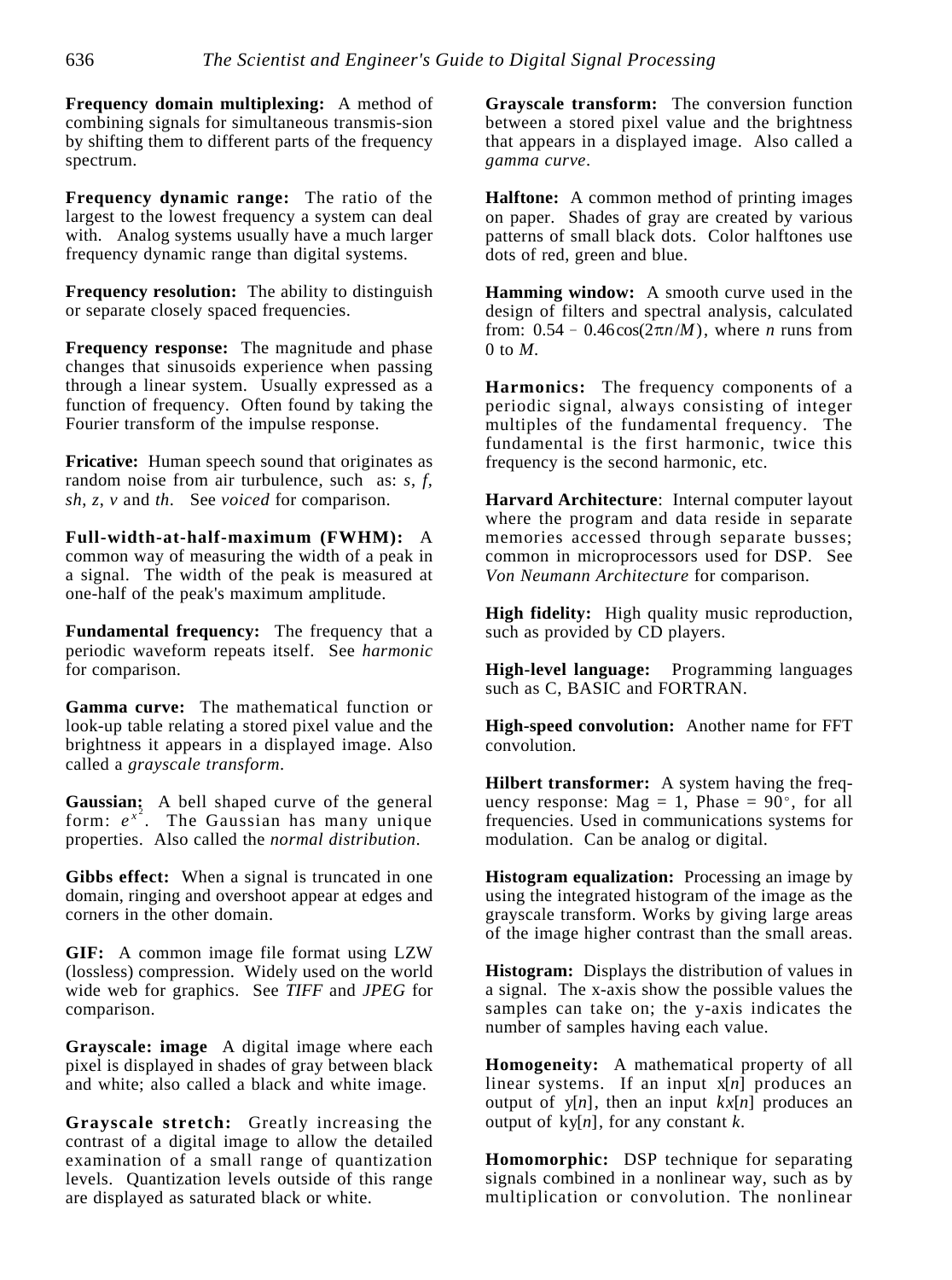problem is converted to a linear one by an appropriate transform.

**Huffman encoding:** Data compression method that assigns frequently encountered characters fewer bits than seldom used characters.

**Hyperspace:** Term used in target detection and neural network analysis. One parameter can be graphically interpreted as a *line*, two parameters a *plane*, three parameters a *space*, and more than three parameters a *hyperspace*.

**Imaginary part:** The portion of a complex number that has a *j* term, such as 2 in  $3 + 2j$ . In the real Fourier transform, the *imaginary part* also refers to the portion of the frequency domain that holds the amplitudes of the sine waves, even though *j* terms are not used.

**Impulse:** A signal composed of all zeros except for a very brief pulse. For discrete signals, the pulse consists of a single nonzero sample. For continuous signals, the width of the pulse must be much shorter than the inherent response of any system the signal is used with.

**Impulse decomposition:** Breaking an *N* point signal into *N* signals, each containing a single sample from the original signal, with all the other samples being zero. This is the basis of convolution.

**Impulse response:** The output of a system when the input is a normalized impulse (a delta function).

**Impulse train:** A signal consisting of a series of equally spaced impulses.

**Independent variable:** In a signal, the dependent variable depends on the value of the independent variable. Example: when a voltage changes over time, time is the independent variable and voltage is the dependent variable.

**Infinite impulse response (IIR):** An impulse response that has an infinite number of nonzero values, such as a decaying exponential. Often used to indicate that a filter is carried out by using recursion, rather than convolution.

**Integers:** Whole numbers:  $--2, -1, 0, 1, 2, ...$ Also refers to numbers stored in fixed point notation. See *floating point* for comparison.

**Interlaced decomposition:** Breaking a signal into its even numbered and odd numbered samples. Used in the FFT.

**Interlaced video:** A video signal that displays the even lines of each image followed by the odd lines. Used in television; developed to reduce flicker.

**Interpolation:** Increasing the sampling rate of a digitized signal. Generally done by placing zeros between the original samples and using a low-pass filter. See *decimation* for comparison.

**Inverse transform:** The synthesis equation of the Fourier transform, calculating the time domain from the frequency domain. See *forward transform* for comparison.

**Iterative:** Method of finding a solution by gradually adjusting the variables in the right direction until convergence is achieved. Used in CT reconstruction and neural networks.

**JPEG:** A common image file format using transform (lossy) compression. Widely used on the world wide web for graphics. See *GIF* and *TIFF* for comparison.

**Kernel:** The impulse response of a filter implemented by convolution. Also known as the *convolution kernel* and the *filter kernel*.

**Laplace transform:** Mathematical method of analyzing systems controlled by differential equations. A main tool in the design of electric circuits, such as analog filters. Changes a signal in the time domain into the s-domain

**Learning algorithm:** The procedure used to find a set of neural network weights based on examples of how the network should operate.

**Line pair:** Imaging term for *cycle*. For example, 5 cycles per mm is the same as 5 line pairs per mm.

**Line pair gauge:** A device used to measure the resolution of an imaging system. Contains a series of light and dark lines that move closer together at one end.

**Line spread function (LSF):** The response of an imaging system to a thin line in the input image.

**Linear phase:** A system with a phase that is a straight line. Usually important because it means the impulse response has left-to-right symmetry, making rising edges in the output signal look the same as falling edges. See also *zero phase*.

**Linear system:** By definition, a system that has the properties of additivity and homogeneity.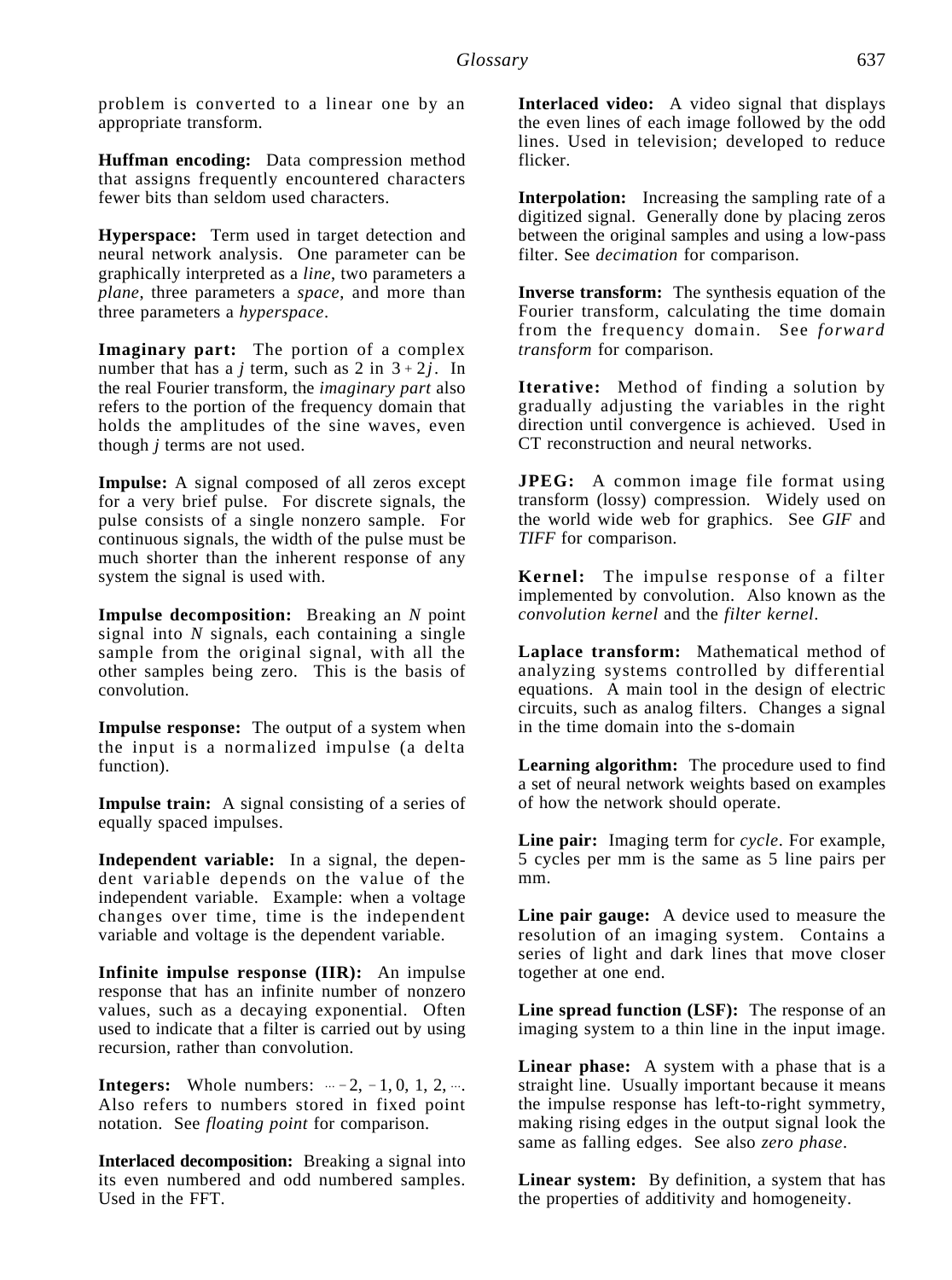**Lossless compression:** Data compression technique that exactly reconstructs the original data, such as LZW compression.

**Lossy compression:** Data compression methods that only reconstruct an approximation to the original data. This allows higher compression ratios to be achieved. JPEG is an example.

**Matched filtering:** Method used to determine where, or if, a know pattern occurs in a signal. Matched filtering is based on correlation, but implemented by convolution.

**Mathematical equivalence:** A way of using complex numbers to represent real problems. Based on Euler's relation equating sinusoids with complex exponentials. See *substitution* for comparison.

**Mean:** The average value of a signal or other group of data.

**Memoryless:** Systems where the current value of the output depends only on the current value of the input, and not past values.

**MFLOPS:** Million-Floating-Point-Operations-Per-Second; a common way of expressing computer speed. See *MIPS* for comparison.

**MIPS:** Million-Instructions-Per-Second; a common way of expressing computer speed. See *MFLOPS* for comparison.

**Mixed signal:** Integrated circuits that contain both analog and digital electronics, such as an ADC placed on a Digital Signal Processor.

**Modulation transfer function (MTF):** Imaging jargon for the *frequency response*.

**Morphing:** Gradually warping an image from one form to another. Used for special effects, such as a man turning into a werewolf.

**Morphological:** Usually refers to simple nonlinear operations performed on binary images, such as erosion and dilation.

**Moving average filter:** Each sample in the output signal is the average of many adjacent samples in the input signal. Can be carried out by convolution or recursion.

**MPEG:** Compression standard for video, such as digital television.

**Mu law:** Companding standard used in the

United States. Allows digital voice signals to be represented with only 8 bits instead of 12 bits by making the quantization levels unequal. See "*A*" *law* for comparison.

**Multiplexing:** Combining two or move signals together for transmission. This can be carried out in many different ways.

**Multirate:** Systems that use more than one sampling rate. Often used in ADC and DAC to obtain better performance, while using less electronics.

**Natural frequency:** A frequency expressed in radians per second, as compared to cycles per second (hertz). To convert frequency (in hertz) to natural frequency, multiply by  $2\pi$ .

**Negative frequencies:** Sinusoids can be written as a positive frequency:  $cos(\omega t)$ , or a negative frequency:  $cos(-\omega t)$ . Negative frequencies are included in the complex Fourier transform, making it more powerful.

**Normal distribution:** A bell shaped curve of the form:  $e^{x^2}$ . Also called a *Gaussian*.

**NTSC:** Television standard used in the United States, Japan, and other countries. See *PAL* and *SECAM* for comparison.

**Nyquist frequency, Nyquist rate:** These terms refer to the sampling theorem, but are used in different ways by different authors. They can be used to mean four different things: the highest frequency contained in a signal, twice this frequency, the sampling rate, or one-half the sampling rate.

**Octave:** A factor of two in frequency.

**Odd order filter:** An analog or digital filter having an odd number of poles.

**Opening:** A morphological operation defined as a dilation operation followed by an erosion operation.

**Optimal filter:** A filter that is "best" in some specific way. For example, Wiener filters produce an optimal signal-to-noise ratio and matched filters are optimal for target detection.

**Overlap add:** Method used to break long signals into segments for processing.

**PAL:** Television standard used in Europe. See *NTSC* for comparison.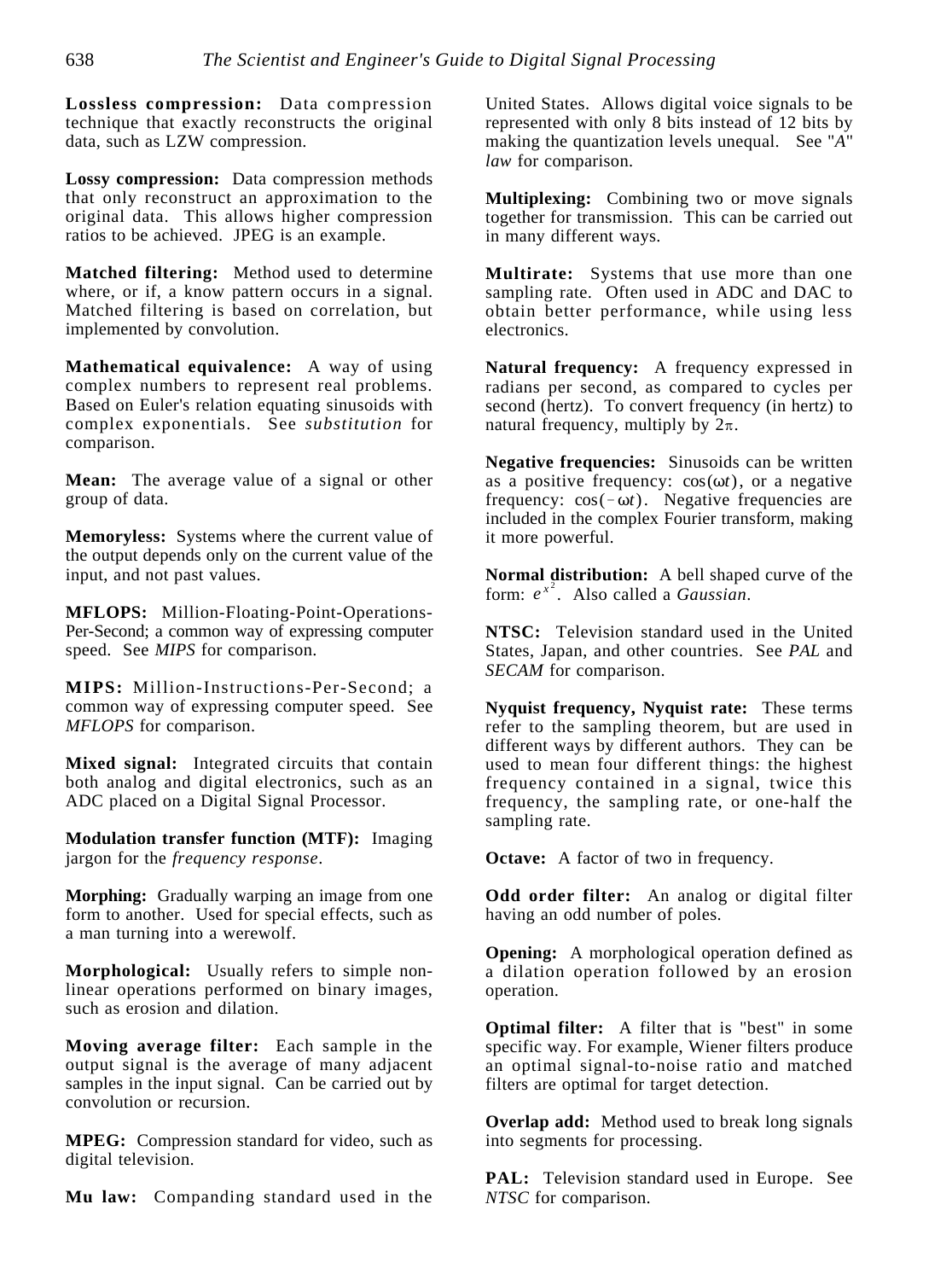**Parallel stages:** A combination of two or more stages with the same input and added outputs.

**Parameter space:** Target detection jargon. One parameter can be graphically interpreted as a *line*, two parameters a *plane*, three parameters a *space*, and more than three parameters a *hyperspace*.

**Parseval's relation:** Equation relating the energy in the time domain to the energy in the frequency domain.

**Passband:** The band of frequencies a filter is designed to pass unaltered.

**Passive sonar:** Detection of submarines and other undersea objects by the sounds they produce. Used for covert surveillance.

**Phasor transform:** Method of using complex numbers to find the frequency response of *RLC* circuits. Resistors, capacitors and inductors become  $R$ ,  $-j/\omega C$ , and  $j\omega L$ , respectively.

**Pillbox:** Shape of a filter kernel used in image processing: circular region of a constant value surrounded by zeros.

**Pitch:** Human perception of the fundamental frequency of an continuous tone. See *timbre* for comparison.

**Pixel:** A contraction of "picture element." An individual sample in a digital image.

**Point spread function (PSF):** Imaging jargon for the impulse response.

**Pointer:** A variable whose value is the address of another variable.

**Poisson statistics:** Variations in a signal's value resulting from it being represented by a finite number of particles, such as: x-rays, light photons or electrons. Also called *Poisson noise* and *statistical noise*.

**Polar form:** Representing sinusoids by their magnitude and phase:  $M\cos(\omega t + \phi)$ , where *M* is the magnitude and  $\phi$  is the phase. See *rectangular form* for comparison.

**Pole:** Term used in the Laplace transform and ztransform. When the s-domain or z-domain transfer function is written as one polynomial divided by another polynomial, the roots of the denominator are the *poles* of the system, while the roots of the numerator are the *zeros*.

**Pole-zero diagram:** Term used in the Laplace and z-transforms. A graphical display of the location of the poles and zeros in the s-plane or zplane.

**Precision:** The error in a measurement or prediction that is not repeatable from trial to trial. Precision is determined by random errors. See *accuracy* for comparison.

**Probability distribution function (pdf):** Gives the probability that a *continuous* variable will take on a certain value.

**Probability mass function (pmf):** Gives the probability that a *discrete* variable will take on a certain value. See *pdf* for comparison.

**Pulse response:** The output of a system when the input is a pulse.

**Quantization error:** The error introduced when a signal is quantized. In most cases, this results in a maximum error of  $\pm$ <sup>1</sup>/<sub>2</sub> LSB, and an rms error of  $1/\sqrt{12}$  LSB. Also called *quantization noise*.

**Random error:** Errors in a measurement or prediction that are not repeatable from trial to trial. Determines *precision*. See *systematic error* for comparison.

**Radar:** Radio Detection And Ranging. Echo location technique using radio waves to detect aircraft.

**Real DFT:** The discrete Fourier transform using only real (ordinary) numbers. A less powerful technique than the complex DFT, but simpler. See *complex DFT* for comparison.

**Real FFT:** A modified version of the FFT. About 30% faster than the standard FFT when the time domain is completely real (i.e., the imaginary part of the time domain is zero).

**Real Fourier transform:** Any of the members of the Fourier transform family using only real (as opposed to imaginary or complex) numbers. See *complex Fourier transform* for comparison.

**Real part:** The portion of a complex number that does not have the *j* term, such as  $3 \text{ in } 3 + 2j$ . In the real Fourier transform, the *real* part refers to the part of the frequency domain that holds the amplitudes of the cosine waves, even though no *j* terms are present.

**Real time processing:** Processing data as it is acquired, rather than storing it for later use.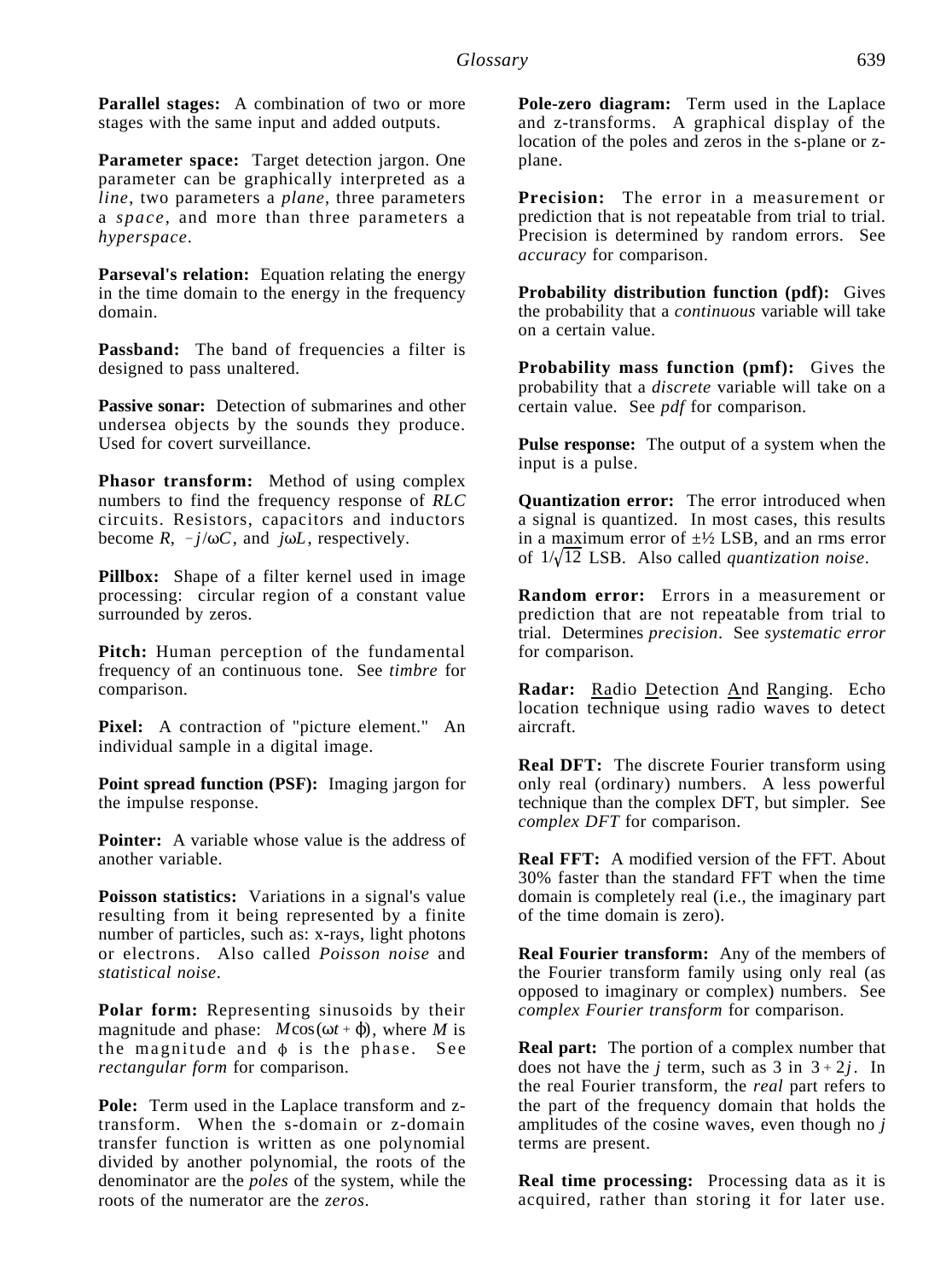Example: DSP algorithms for controlling echoes in long distance telephone calls.

**Reconstruction filter:** A low-pass analog filter placed after a digital-to-analog converter. Smoothes the stepped waveform by removing frequencies above one-half the sampling rate.

**Rectangular form:** Representing a sinusoid by the form:  $A\cos(\omega t) + B\sin(\omega t)$ , where *A* is called the *real part* and *B* is called the *imaginary part* (even though these are not imaginary numbers).

**Rectangular window:** A signal with a group of adjacent points having unity value, and zero elsewhere. Usually multiplied by another signal to select a section of the signal to be processed.

**Recursion coefficients:** The weighing values used in a recursion equation. The recursion coefficients determine the characteristics of a recursive (IIR) filter.

**Recursion equation:** Equation relating the past and present samples of the output signal with the past and present values of the input signal. Also called a *difference equation*.

**Region-of-convergence:** The term used in the Laplace and z-transforms. Those regions in the splane and z-planes that have a defined value.

**RGB encoding:** Representing a color image by specifying the amount of red, green, and blue for each pixel.

**RISC:** Reduced Instruction Set Computer, also called a DSP microprocessor. A fewer number of programming commands allows much higher speed math calculations. The opposite is the Complex Instruction Set Computer, such as the Pentium.

**ROC curve:** A graphical display showing how threshold selection affects the performance of a target detection problem.

**Roll-off:** Jargon used to describe the sharpness of the transition between a filter's passband and stopband. A *fast* roll-off means the transition is sharp; a *slow* roll-off means it is gradual.

**Root-mean-square (rms):** Used to express the fluctuation of a signal around *zero*. Often used in electronics. Defined as the square-root of the mean of the squares. See *standard deviation* for comparison.

**Round-off noise:** The error caused by rounding

the result of a math calculation to the nearest quantization level.

**Row major order:** A pattern for converting an image to serial form. Operates the same as English writing: left-to-right on the first line, leftto-right on the second line, etc.

**Run-length encoding:** Simple data compression technique with many variations. Characters that are repeated many times in succession are replaced by codes indicating the character and the length of the run.

**Running sum:** An operation used with discrete signals that mimics integration of continuous signals. Also called the *discrete integral*.

**s-domain:** The domain defined by the Laplace transform. Also called the *s-plane*.

**Sample spacing:** The spacing between samples when a continuous image is digitized. Defined as the center-to-center distance between pixels.

**Sampling aperture:** The region in a continuous image that contributes to an individual pixel during digitization. Generally about the same size as the sample spacing.

**Sampling theorem:** If a continuous signal composed of frequencies less than *f* is sampled at 2*f*, all of the information contained in the continuous signal will be present in the sampled signal. Frequently called the *Shannon* sampling theorem or the *Nyquist* sampling theorem.

**SECAM:** Television standard used in Europe. See NTSC for comparison.

**Seismology:** Branch of geophysics dealing with the mechanical properties of the earth.

**Separable:** An image that can be represented as the product of its vertical and horizontal profiles. Used to improve the speed of image convolution.

**Sharpening:** Image processing operation that makes edges more abrupt.

**Shift and subtract:** Image processing operation that creates a 3D or embossed effect.

**Shift invariance:** A property of many systems. A shift in the input signal produces nothing more than a shift in the output signal. Means that the characteristics of the system do not changing with time (or other independent variable).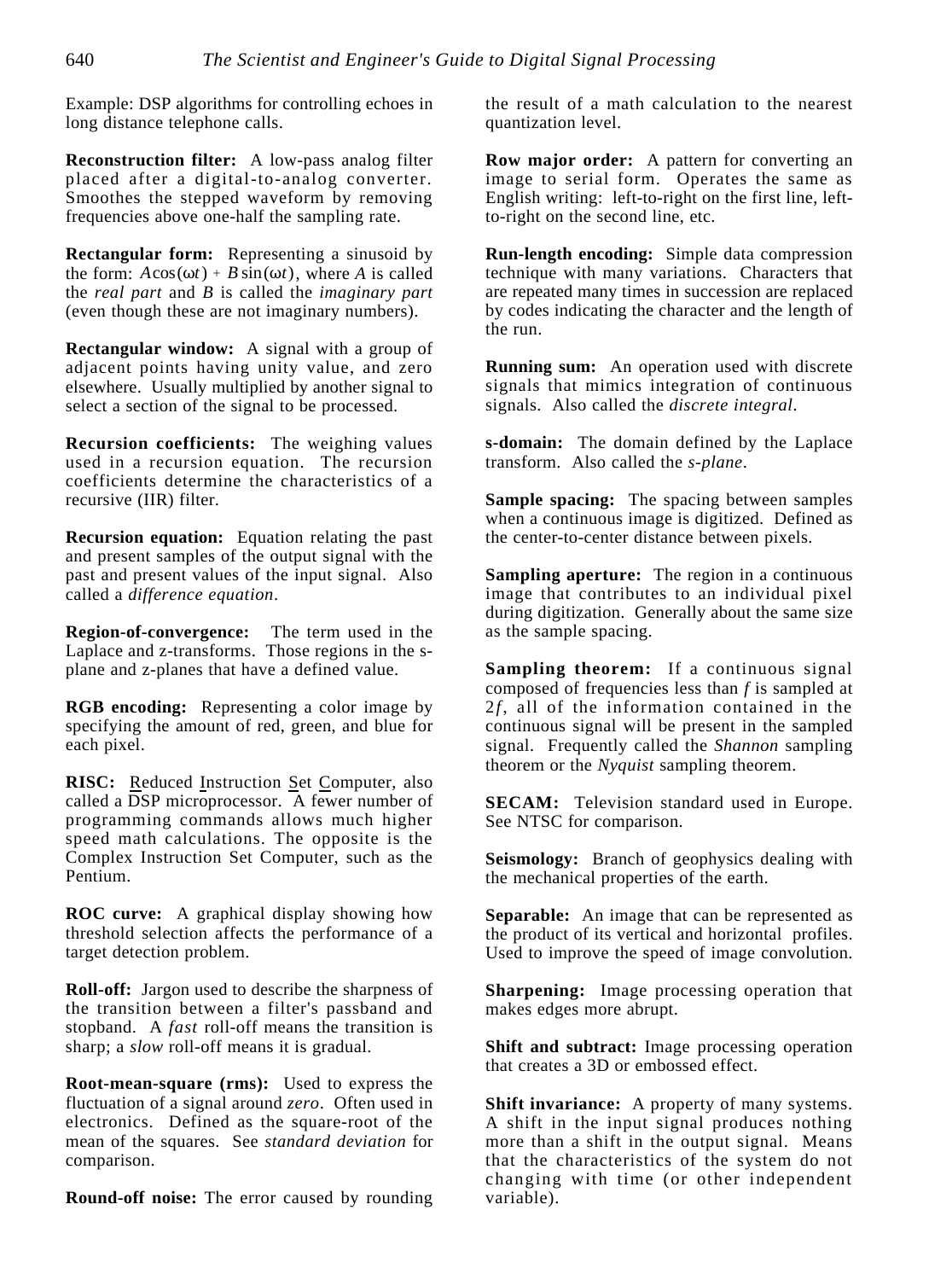**Sigmoid:** An "s" shaped curve used in neural networks.

**Signal:** A description of how one parameter varies with another parameter. Example: a *voltage* that varies with *time*.

**Signal restoration:** Returning a signal to its original form after it has been changed or degraded in some way. One of the main uses of *filtering*.

**Sinc function:** Formally defined by the relation:  $sinc(a) = sin(\pi a)/\pi a$ . The  $\pi$  terms are often hidden in other variables, making it in the general form:  $sin(x)/x$ . Important because it is the Fourier transform of the rectangular pulse.

**Single precision:** A floating point notation that used 32 bits to represent each number. See *double precision* for comparison.

**Single-pole digital filters:** Simple recursive filters that mimic *RC* high-pass and low-pass filters in electronics.

**Sinusoidal fidelity:** An important property of linear systems. A sinusoidal input can only produce a sinusoidal output; the amplitude and phase may change, but the frequency will remain the same.

**Sonar:** Sound Navigation And Ranging. The use of sound to detect submarines and other underwater objects. *Active sonar* uses echo location, while *passive sonar* only listens.

**Source code:** A computer program in the form written by the programmer; distinguished from *executable code*, a form that can be directly run on a computer.

**Spatial domain:** A signal having distance (space) as the independent variable. Images are signals in the spatial domain.

**Spectral analysis:** Understanding a signal by examining the amplitude, frequency, and phase of its component sinusoids. The primary tool of spectral analysis is the Fourier transform.

**Spectral inversion:** Method of changing a filter kernel such that the corresponding frequency response is flipped top-for-bottom. This can change low-pass filters to high-pass, band-pass to band-reject, etc.

**Spectral leakage:** Term used in spectral analysis. Since the DFT can only be taken of a finite length signal, the frequency spectrum of a sinusoid is a peak with tails. These tails are referred to as *leakage* from the main peak.

**Spectral reversal:** Technique for changing a filter kernel such that the corresponding frequency response is flipped left-for-right. This changes low-pass filters into high-pass filters.

**Spectrogram:** Measurement of how an audio frequency spectrum changes over time. Usually displayed as an image. Also called a *voiceprint*.

**Standard deviation:** A way of expressing the fluctuation of a signal around its average value. Defined as the square-root of the average of the deviations squared, where the deviation is the difference between a sample and the mean. See *root-mean-square* for comparison.

**Static linearity:** Refers to how a linear system acts when the signals are not changing (i.e., they are *DC* or *static*). In this case, the output is equal to the input multiplied by a constant.

**Statistical noise:** Variations in a signal's value resulting from it being represented by a finite number of particles, such as: x-rays, electrons, or light photons. Also called *Poisson statistics* and *Poisson noise*.

**Steepest descent:** Strategy used in designing iterative algorithms. Analogous to finding the bottom of a valley by always moving in the downhill direction.

**Step response:** The output of a system when the input is a step function.

**Stopband:** The band of frequencies that a filter is designed to block.

**Stopband attenuation:** The amount by which frequencies in the stopband are reduced in amplitude, usually expressed in decibels. Used to describe a filter's performance.

**Substitution:** A way of using complex numbers to represent a physical problem, such as electric circuit design. In this method, *j* terms are added to change the physical problem to a complex form, and then removed to move back again. See *mathematical equivalence* for comparison.

**Switched capacitor filter:** Analog filter that uses rapid switching to replace resistors. Made as easy-to-use integrated circuits. Often used as antialias filters for ADC and reconstruction filters for DAC.